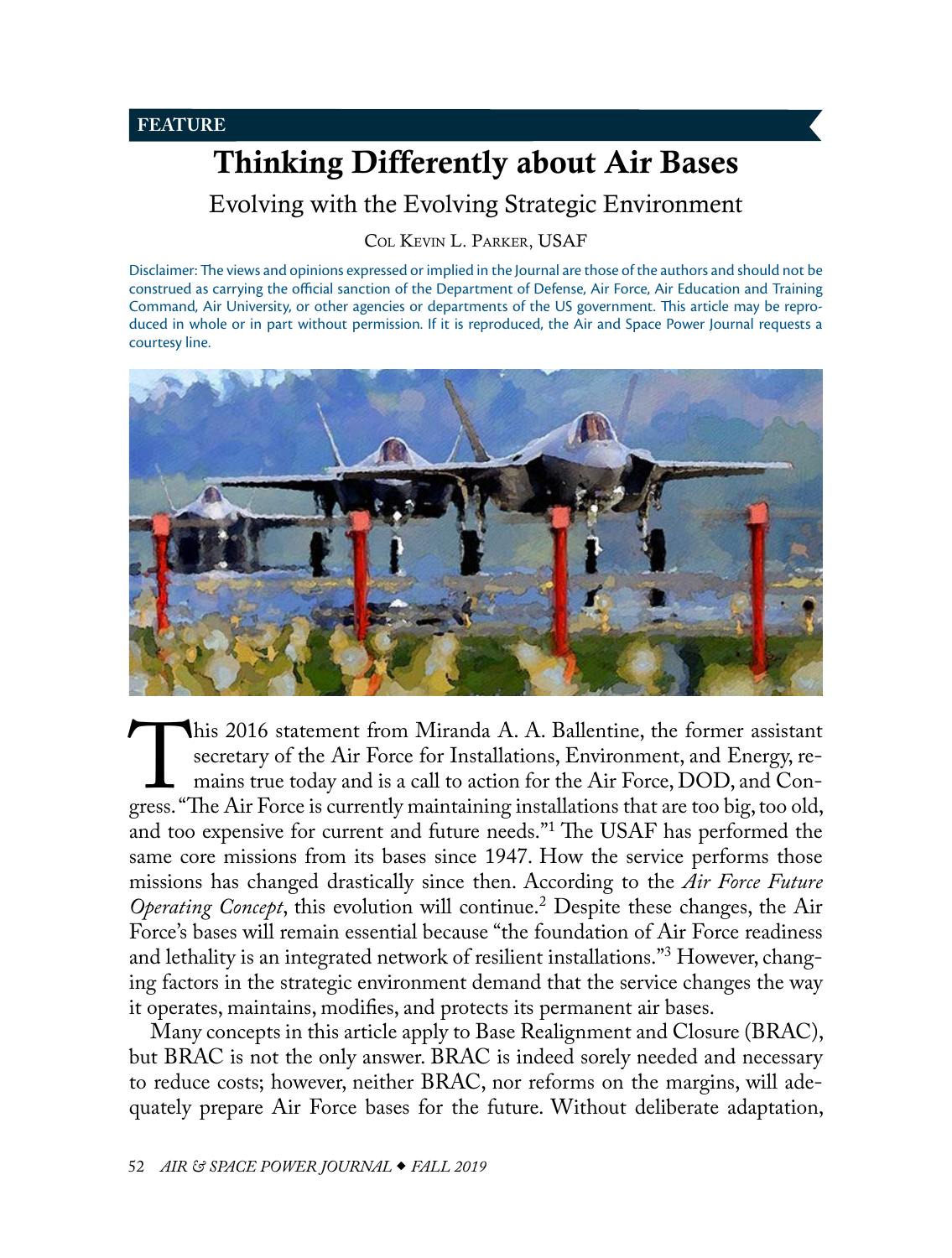<span id="page-1-0"></span>today's bases will not meet the demands of the future strategic environment. Achieving different outcomes will take new thought and actions. Thinking differently about air bases requires starting with strategy, breaking down installations to the fundamental functions they perform, and rebuilding the network of bases with strategy in mind.

# What's Changed?

With continued fiscal pressure, the service will still be asked to do more than its resources allow.[4](#page-15-0) This gap is unlikely to close with constrained federal budgets and growing mandatory spending. Fiscal relief in the 2019 defense budget did not solve all challenges.[5](#page-15-0) The 2018 *National Defense Strategy* (*NDS*) called for providing lethal combat capabilities at less cost with better management, affordability, budget discipline, and financial stewardship.[6](#page-15-0) Lack of resources may sound like a timeless problem, but the cumulative effect has contemporary consequences. The 2019 US Air Force Infrastructure Investment Strategy states, "Two decades of taking risk in infrastructure created a fiscally unsustainable posture" and that current funding levels will create "readiness and lethality risks due to continued and increasingly rapid degradation of infrastructure.["7](#page-15-0)

There are also operational changes. Global reach—the ability to quickly create effects around the world—has long been one of the Air Force's fundamental competencies. Global reach has meant the ability to launch intercontinental ballistic missiles or fly anywhere worldwide to drop bombs or supplies. Whether B-2 bombers on 40-hour missions, orbiting space capabilities, unmanned intelligence, surveillance, and reconnaissance platforms, or effects produced through cyberspace, much more of the Air Force now has global reach compared to 1947. Adversaries have similarly grown in global reach. Cyber, missile, and terrorism threats present risks for air bases with a new level of complexity. In an era of great-power competition as described in the *NDS* and hybrid or gray zone warfare, the line between peace and war is now thin and porous—and is likely to become more so.<sup>8</sup> These changes in the strategic environment should influence the Air Force's approach to its installations.

### What Functions Do Air Bases Perform?

The evolution of air bases may not have kept pace with the changes in airpower and the strategic environment. Not every base serves the same purpose. The types of assigned missions span a wide range, but most bases look and feel similar despite specialized missions. Exploring possibilities for improvement requires a detailed look at the types of air bases that exist and the functions they perform. There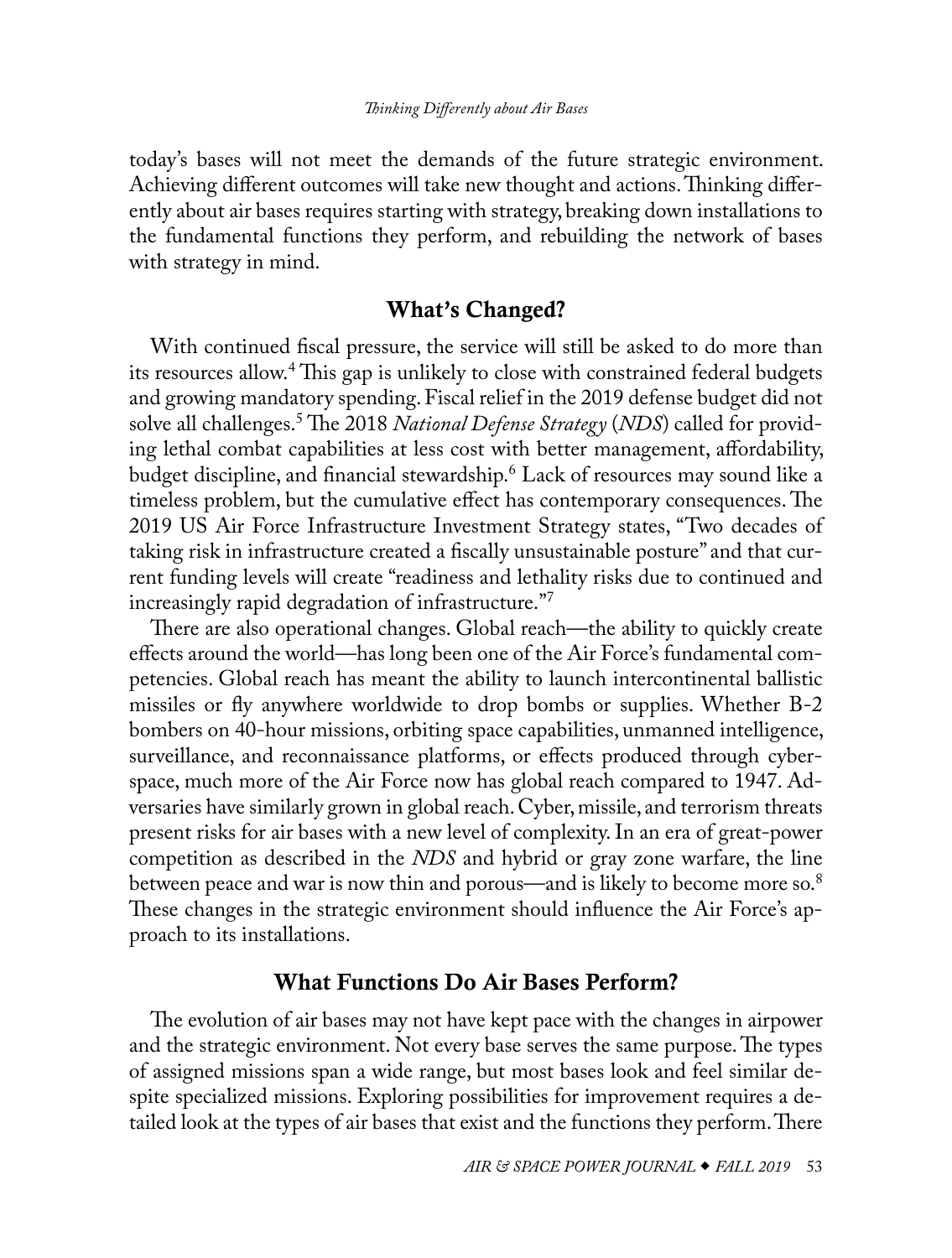<span id="page-2-0"></span>are four major categories of Air Force installations: force employment, force generation, force development, and institutional headquarters.[9](#page-15-0) Some bases serve a combination of these categories, but the functions are consistent across the service.

**Force employment** is the first major category of air bases. Airmen project airpower against adversaries from these bases, which include locations within and outside the US. There are three types of force employment bases: direct-power projection, bases stateside with ongoing combatant commander missions, and integrated reach-back bases.

Direct-power projection bases are typically overseas, have assigned forces under a combatant command, and are within operational reach of probable military objectives. One example is RAF Lakenheath in the United Kingdom with personnel and F-15s assigned to US Air Forces in Europe under US European Command. Bases in this category face increasing ballistic missile threats, which create greater challenges to survivability of forces while on these installations. Countering this changing threat may drive new weapons and operational concepts. Until those long-lead-time changes occur, direct-power projection bases will remain consistent into the future.

The second type of force employment bases consists of installations in the US conducting combatant commander missions. Many of these missions have been performed from the states for decades. For example, homeland defense missions in airspace control and fighter intercepts now under US Northern Command date back to when America's air forces were envisioned as key to coastal defense in 1933[.10](#page-15-0) Nuclear deterrence forces with intercontinental ballistic missiles under US Strategic Command also fit this category. These missions are being conducted around-the-clock, every day from installations within the US.

The third type of force employment base is the integrated reach-back base. This continually evolving category is home to combatant commander missions that have not traditionally been performed from within the US. These missions were previously performed within a forward theater of operations, but advances in technology and telecommunications have enabled over-the-horizon operations. One example is intelligence processing, exploitation, and dissemination (PED) conducted at distributed common ground stations with globally networked intelligence capabilities. This mission was formerly performed in a forward theater out of necessity to meet dynamic requirements in a relevant timeframe. Once telecommunications advanced significantly, much of PED was moved out of theater to be performed as reach-back. Well-removed from harm's way, analysts are now connected with information collection platforms to provide timely intelligence to units engaged in operations.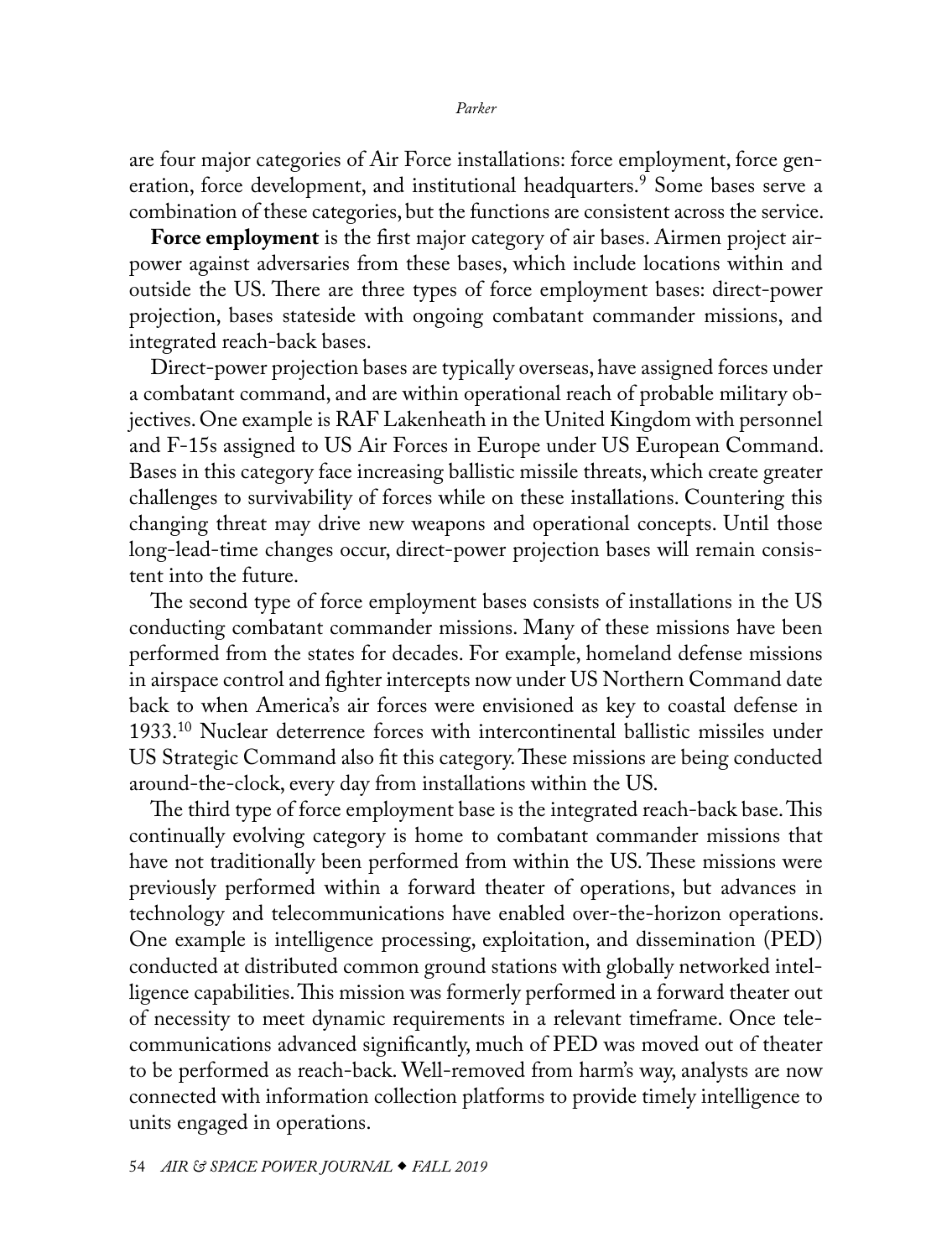<span id="page-3-0"></span>Other advances have allowed over-the-horizon operations to evolve from mere reach-back to now actively participating in battlefield operations with limited forward physical human presence. MQ-9 Reaper operations exemplify this type of mission. Launch and recovery teams, with small footprints, make up the forward presence. Separate mission control elements perform flying and intelligence collection from the US with no proximity ties to a runway. In attack squadrons, these remote elements can even strike targets. Cyber operations go a step further because they can be performed entirely from the rear with no forward presence.

War-fighting headquarters (not an organize, train, and equip Title 10 headquarters) also fit in the integrated reach-back category. Air Force component headquarters, along with the command and control (C2) functions for conducting combatant-commander-directed operations, are part of the apparatus to employ airpower. One example is an air operations center (AOC), a C2 organization for wielding airpower for joint force commander objectives. AOCs provide strategy, targeting, weaponeering, and direction to units conducting air operations, but they do not need to be directly in harm's way. For example, the AOC for Operation Odyssey Dawn over Libya in 2011 was a continent away in Ramstein AB, Germany.<sup>11</sup>

**Force generation** is the second major category of air bases; these bases are home stations for units not actively engaged in mission operations but could be tasked to do so. These bases are where units prepare for the moment when they are called into action. When returned from forward operations, units use these bases for rest and refit. The home station is primarily used for operational proficiency training to be ready for the next fight. This is where aircrews fly training missions to maintain currency in their wartime skills. Deployment readiness is a key component of force generation bases. Not only do these bases support readiness but assigned units must also be prepared to mobilize and deploy to a theater of operations so they require the infrastructure capacity to support the deployment of assigned forces. Force generation deployment timelines vary by assigned mission type and component; that is, active duty forces are usually postured to "get out the door" quicker than Reserve component units.

**Force development** is the third major category of air bases and includes training and education, depot maintenance, research and development (R&D), and acquisition functions. These bases develop the force—Airmen and their weapon systems.

The Air Force trains and educates Airmen at all levels. Training missions include basic training for initial officer and enlisted entry into service. Technical training covers applied skills through courses within career specialties through basic and advanced level courses, including undergraduate flight training. Educa-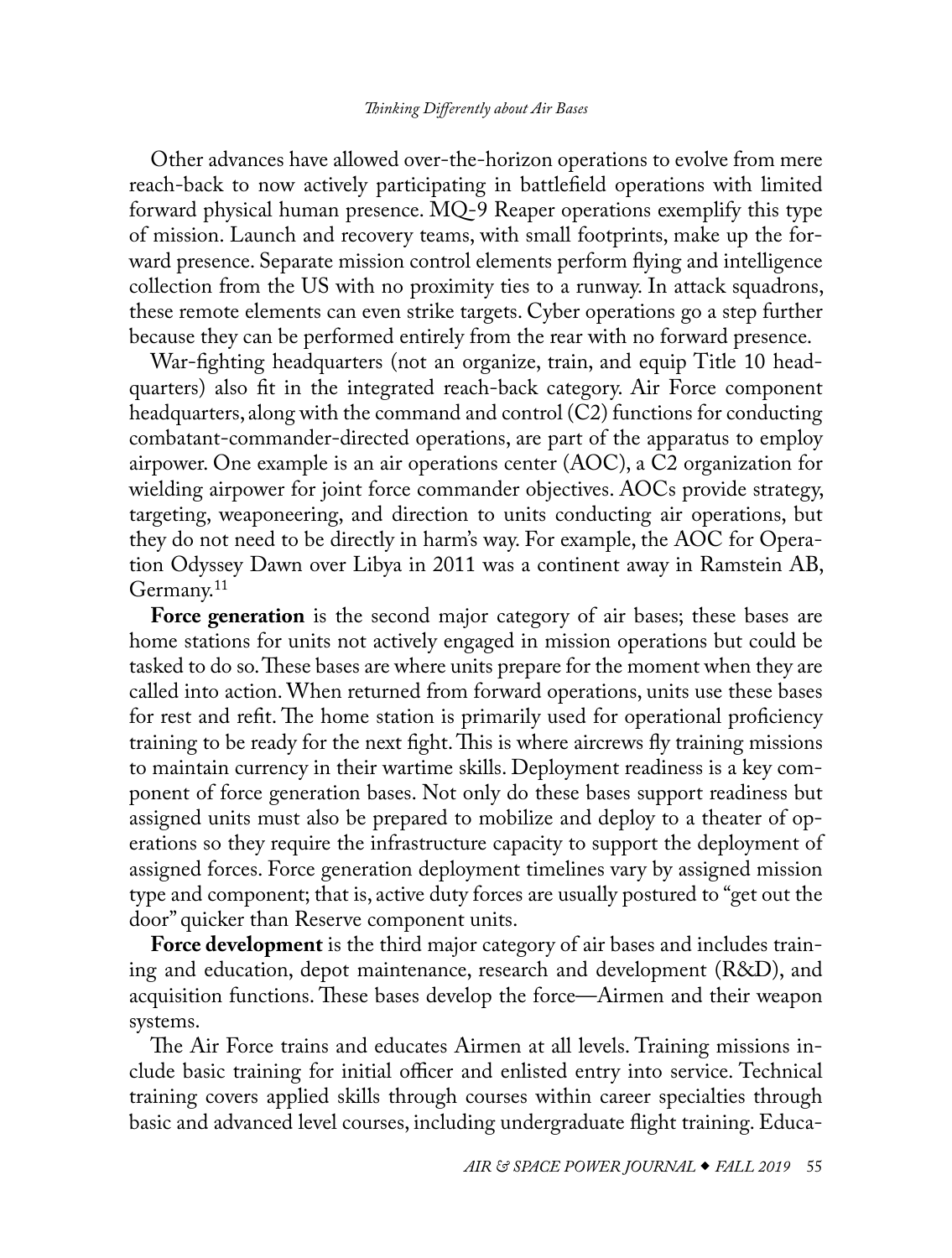tion units provide Airmen with knowledge and thinking skills through professional military education and other offerings.

Depot maintenance, another force development activity, provides major overhauls and modifications to weapon systems—mostly aircraft. Depots perform maintenance support beyond the scope of line or field-level maintenance units. Without depot maintenance, B-52s and C-130s would not still be flying after more than 50 years. Depots keep planes flying by extending their service life and making them more capable through weapon system modifications. These upgrades make platforms more capable through efficiencies, added capabilities, and modernization. Depots provide force development by sustaining a viable force and handing improved assets back to the operational force.

The last type of force development base—R&D—explores science and technology for potential military applications. These missions take promising technologies and conduct specific research to further develop them for fielding. Acquisition functions then procure and field operational systems. Management of research, development, testing, and procurement is performed at R&D bases, which primarily develop the "machine" portion of the force.

**Institutional headquarters**, the fourth and final major category of bases, are necessary to operate and sustain a viable force. Headquarters performing the C2 of assigned forces under combatant commanders were covered above in the force employment category. But the headquarters mission to organize, train, and equip forces for use by combatant commanders, as specified by Title 10, is largely administrative in nature. Institutional headquarters bases host administrative functions required for running a large organization, such as personnel management, payroll, household goods movement management, centralized management of installations support, and so forth. Examples of Air Force and joint organizations that perform these functions are the Air Force Personnel Center, Defense Finance and Accounting Services, Joint Personal Property Shipping Office, and Air Force Installation and Mission Support Center. These examples and others administer the business of the force. When considered together, functions of the four major base types build on each other to produce airpower: administer the force at institutional headquarters bases, develop the force at force development bases, generate the force at force generation bases, and employ the force at force employment bases.

# Where Should Air Bases Be?

For some functions, location matters from a geostrategic perspective. For force employment, weapon systems have to be within operational range of the likely locations on which they will be expected to create effects. This means an air-toground fighter unit must be within reasonable flight times of targets it is expected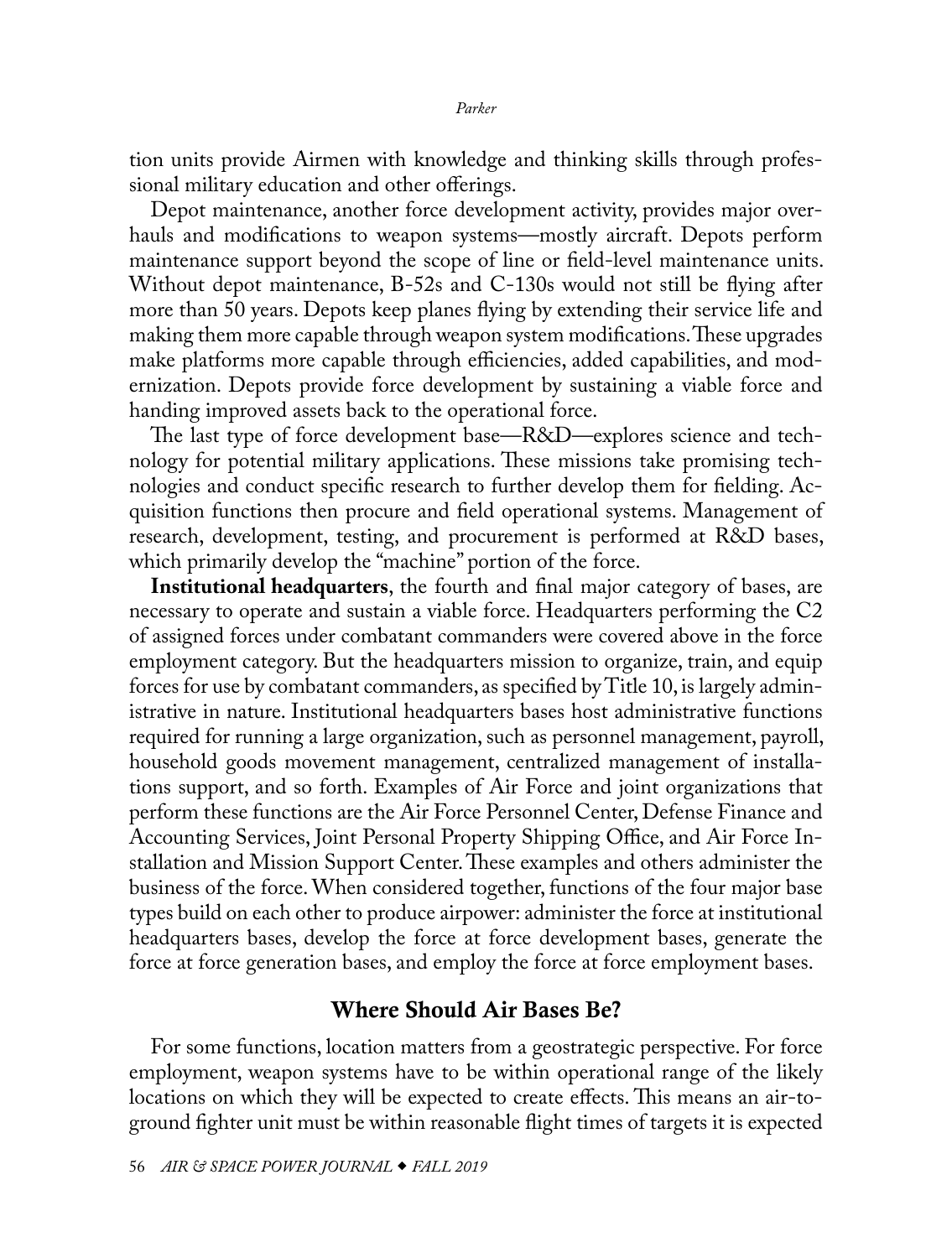<span id="page-5-0"></span>to strike. Similarly, tanker units must be within reasonable flight times of the refueling tracks where they will be needed. These principles are no different than when Giulio Douhet considered force structure and locations of a budding Italian Air Force in 1921.[12](#page-15-0)

For force generation, key attributes are those that contribute to mobilization and training; location can matter here too. For Army units, force generation requires deploying thousands of tons of materiel to a fight, so access to railroad and ship transportation nodes are important. Although proximity to transportation nodes is also key for air forces, they are slightly less critical due to the ability to airlift Air Force assets, aircraft that can self-deploy, and the need to get to the fight quickly.

Some force development bases benefit from favorable location characteristics. For example, to maintain necessary levels of readiness in flying units, regions with predominantly fair weather and access to ranges are beneficial. Weather is also important to some, although fewer, activities of force development bases. For basic training, weather should be sufficient to accommodate outdoor activities like marching. Undergraduate flying training needs predictably good flying weather with infrequent interruption from extreme winds, fog, or storms. In contrast, professional military education and most technical schools could take place at any location. Similarly, institutional headquarters have no location requirements driven by weather, terrain, or geostrategic interests.

# What Is on Air Bases?

With a grasp of where bases should be, analyzing air bases further requires evaluating what is inside the fence-line. Airmen, facilities, and equipment on any air base are partially tied to the assigned missions from the categories above (force employment, force generation, force development, institutional headquarters). The concentric rings shown below (see fig. 1) describe how tightly these activities connect to assigned missions. Among all resources on a base, some are directly tied to generating the assigned mission (that is, fighter pilots, maintainers, and maintenance hangars at fighter force generation bases; or missileers, maintainers, and silos at ICBM force employment bases). This set of resources performs **mission generation** and is the tightest ring of activities around the mission. This ring is necessary to conduct the mission but alone is not sufficient to sustain mission operations or a viable force.

**Mission support**, the next ring out, is made up of activities that enable mission generation; that is, supply functions, fire stations, telecommunications network operations, and so forth. Many of these activities are necessary to generate the mission, especially over an extended period of time. For example, launching all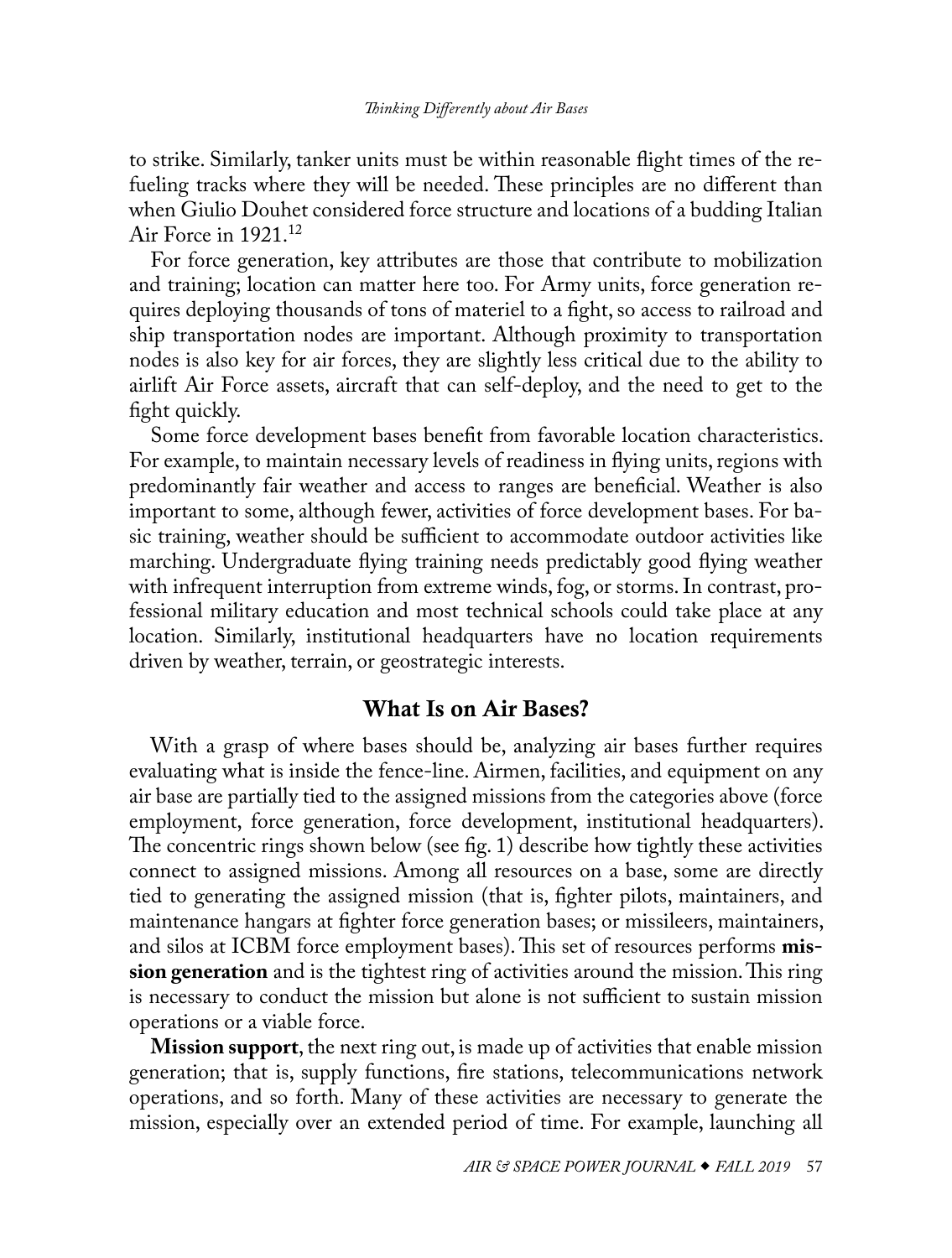*Parker*

scheduled sorties is possible on one day, but repeating the same schedule the next day often requires resupply.

**Community support,** the farthest ring, is full of activities like commissaries, child development centers, libraries, and so forth. Few of these have a direct link to mission generation but most do impact keeping Airmen happy, healthy, productive, and importantly—re-enlisting. Community support is not necessary to fight, but it is key to having a fighting force. These concentric rings not only describe what activities are on air bases now but can inform what should be on air bases in the future.



**Figure. Concentric rings show how tightly community support, mission generation, and mission support activities connect to assigned missions.**

Not all bases are created equal. Air National Guard and Air Force Reserve bases have few community support facilities because most citizen Airmen who make up the Reserve component do not work on base full-time. In their citizen role, they have jobs, homes, and communities outside of the Air Force. They also typically spend more time in their communities before relocating, which allows time to establish robust ties with support networks. These factors allow Reservists and Guardsmen, in their Airmen's role, to rely significantly less on Air Forceprovided community support.

Most active duty bases function, look, and feel much the same with many similar activities and facilities. Almost all include a commissary, base exchange (retail sales store), dining facility, dorm complex, family housing, fitness center, and chapel. This generally standardized look and feel may be comforting to Airmen who have spent most of their adult lives on Air Force bases, but it may not match the future strategic environment. Like the Reserve component, each active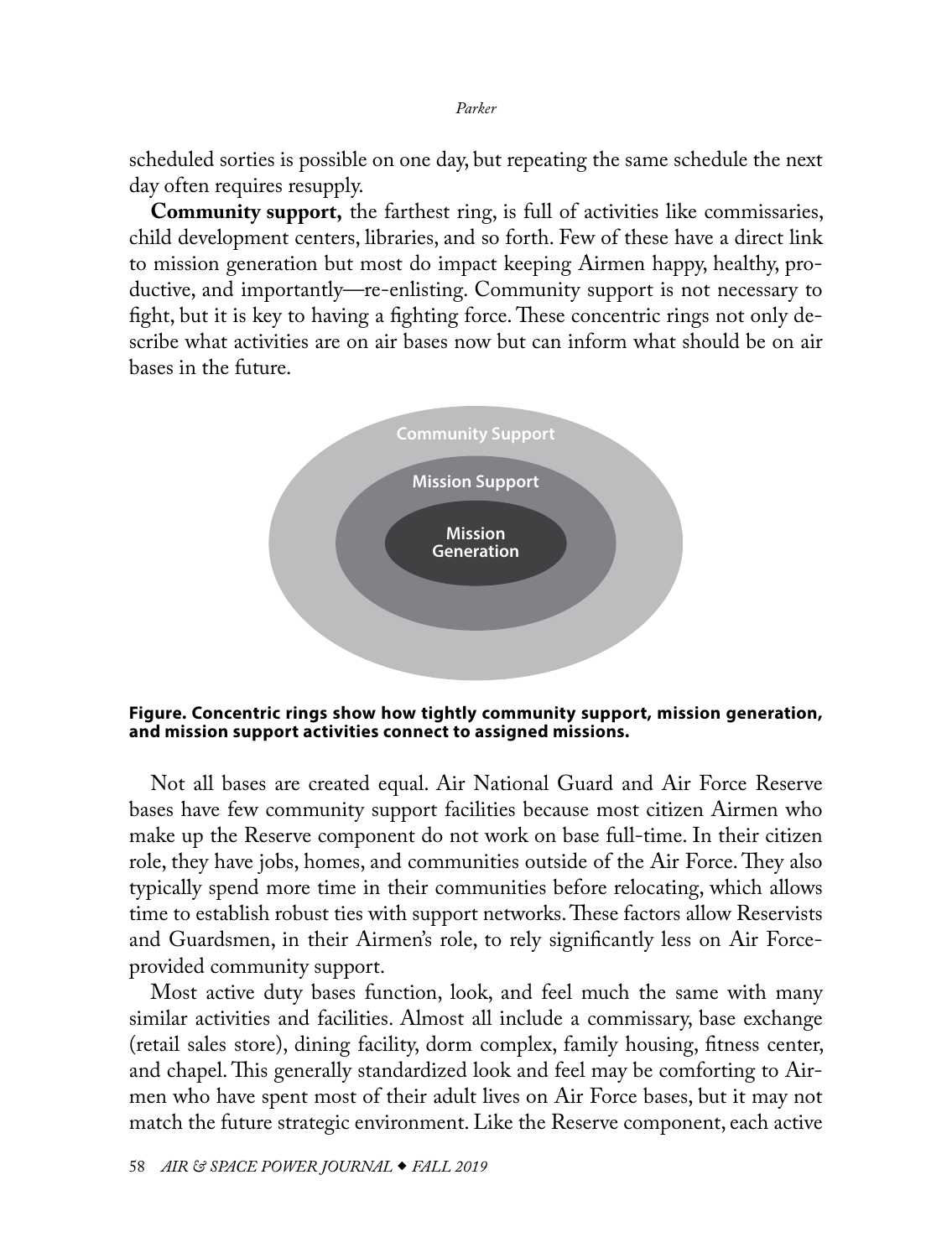<span id="page-7-0"></span>duty base should have its mission support and community support activities tailored to fit its purpose and circumstances.

One potential strategic mismatch is military family housing on air bases. As worldwide missile threats proliferate in range, lethality, and quantity, leaders should consider the appropriateness of housing families on bases.<sup>13</sup> Continuing to house families on overseas bases may be seen as irresponsible, especially where missile flight times from adversaries are shorter, providing less warning. With further proliferation, the differences between missile threats on bases within the US and those outside will diminish. The future will also require deliberating the appropriateness of housing families on base within the homeland. Housing is only one of many examples of what could or should shift off base.

# What's outside the Fence?

Few air bases are self-contained islands; so, equally important to what is inside the fence-line, is what lies outside. Some Air Force bases grew up from civil airports after expansion of the Army Air Corps in World War II.<sup>14</sup> Much like early coal mining towns, these outposts grew into cities in their own right. Since there were not enough facilities and services to eat, live, exercise, educate dependent children, or worship, the Air Force (or its organizational predecessor) built dining facilities, houses, gyms, schools, and chapels. These basic services spread to commissaries, exchanges, libraries, clubs, intramural sports fields, swimming pools, and various morale, welfare, and recreation facilities and services. Life on an Air Force base became familiar and relatively standard from place to place. Many mission support and community support services were necessary, and all were added value to Airmen. However, those were different times in a different environment. Despite growth outside the fence, bases have remained mostly unchanged and now have duplicative community support activities on and off base.

Military family housing is one area that has incrementally adapted to off-base growth. The Air Force mechanism for defining housing requirements for on-base housing is a Housing Requirements Market Analysis. Its methodology includes defining a floor requirement for on-base housing consisting of two primary components. First is the group of "key and essential personnel" who are required to live on base for command and control or response needs. Second is 10 percent of military personnel assigned to the base. This second component's purpose is to "maintain a viable military community." After these two floor requirements are met, the methodology looks to maximize the use of off-base housing. If community housing can accommodate all other military families, then no additional housing will be built or maintained on base. Only the deficit that community housing cannot absorb drives a requirement for additional on-base housing. DOD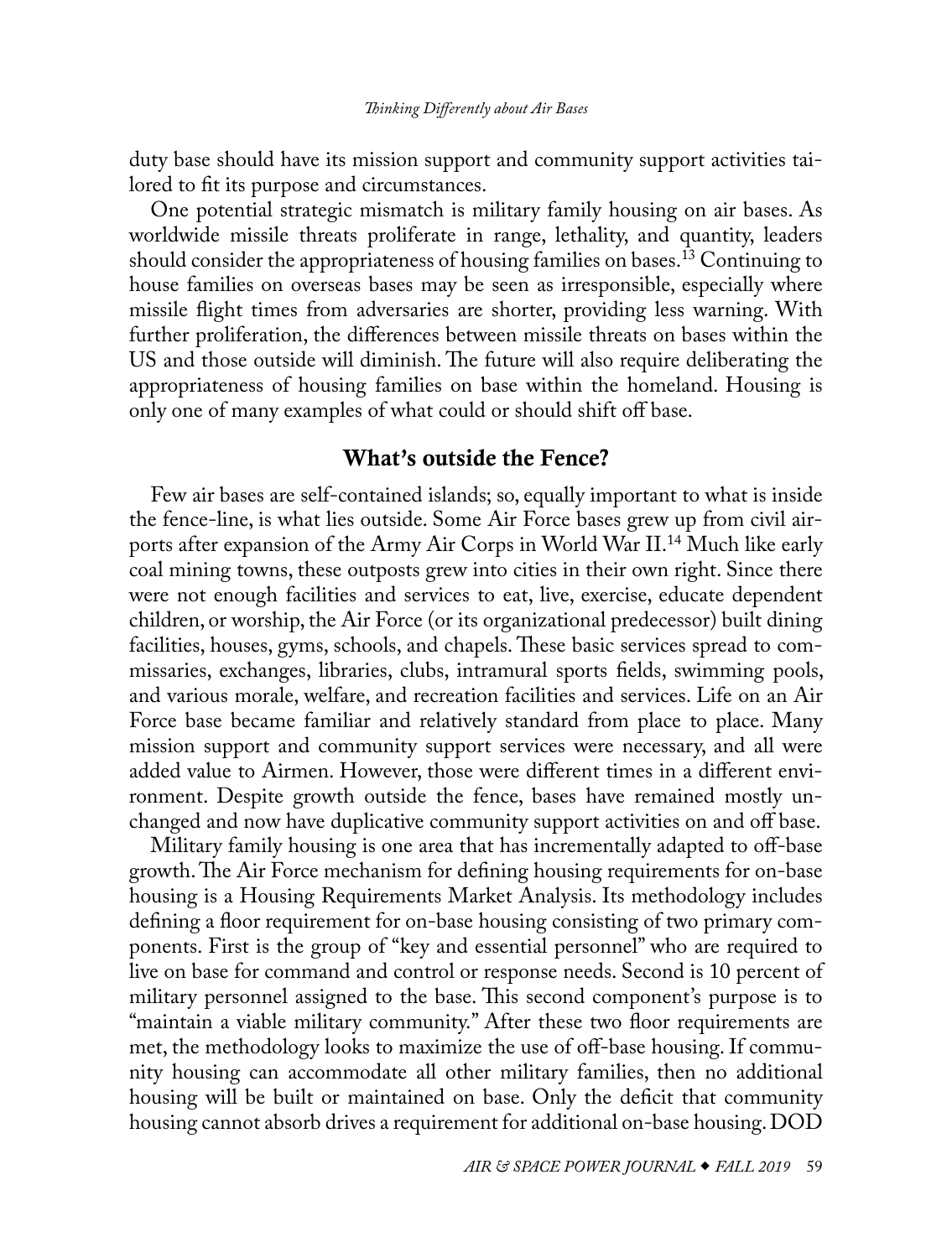<span id="page-8-0"></span>and Air Force policy stress reliance on the private sector as the primary source for housing for accompanied personnel.<sup>[15](#page-15-0)</sup> With this methodology, housing is one of the bright spots where the services and facilities on base have adapted to off-base community growth.

Although housing is a bright spot for some modernizing adjustments, it still has room for improvement. The methodology still includes a 10-percent floor to maintain a military community on base. As a requirement driver, it is unclear why the DOD allows and the Air Force wants non-key- and- essential families to live on base or why 10 percent is sufficient to form a "military community." Where adequate community housing has sufficient capacity, there is no evident need for the Air Force to house families on base. One example is Aviano AB, Italy, which has no on-base housing at all, but the 31st Fighter Wing assigned there accomplishes its mission every day without on-base housing for key and essential personnel or a "military community" on base. The floor requirement methodology is an anachronistic policy by the Air Force and DOD; its continuance drives a significant bill for maintaining government housing (even if through privatization) and the staff to run it. Based on the annual price tag, the value of the military community feeling for such a small population may not be worth the cost and warrants a policy refresh.

Other base services also need a take another look at evaluating the availability of identical services in local communities. Here are a few examples. Maxwell AFB is in Montgomery, Alabama's capital city of 200,000 people. Maxwell has a base exchange, while there are three major shopping areas and three major discount retailers within 12 miles. There is also a commissary on base even though there are eight major grocery store chain locations within 10 miles. There is even another separate commissary on Maxwell's Gunter Annex just 11 miles away. Similarly, Langley Air Force Base in Hampton, Virginia has a base library despite the presence of seven different public library branches (Hampton, Newport News, and York County) within 10 miles.<sup>16</sup> On-base services are available to all military personnel, not just those on base. But, off-base residents have to drive farther from their homes to shop or check out books on base. The added convenience for the small populations that live on base hardly justifies these facility and operating expenses. Some might view these free or discounted services as military benefits, but compensation packages could be adjusted to address a change and still create overalls savings.

On-base, government-provided services should be strictly limited to those which are necessary but unavailable (or inadequate) in the local community. The term *necessary* could be open to interpretation, so it requires clear limits. Food, housing, child care, and basic retail items within reasonable convenience should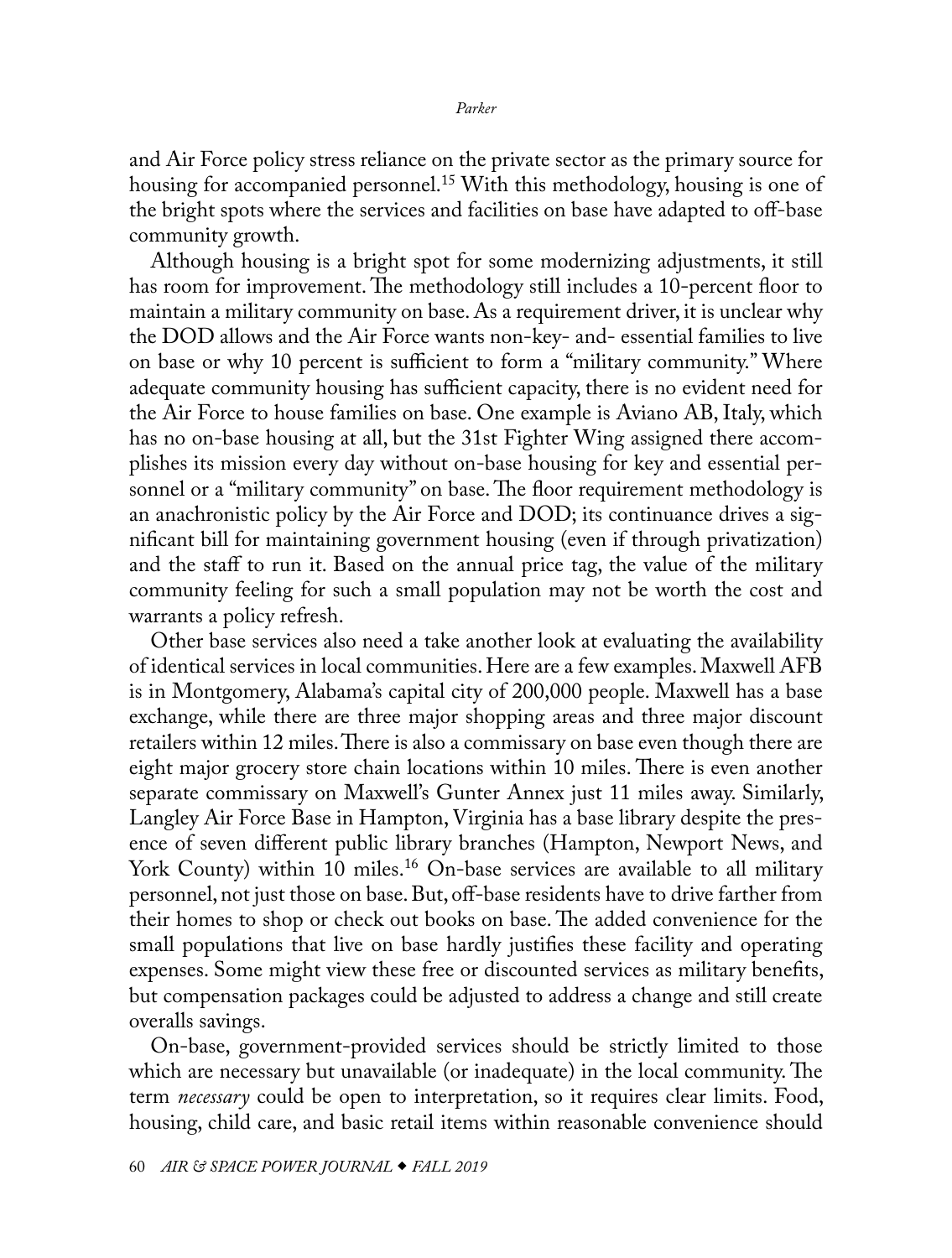<span id="page-9-0"></span>round out the list of *necessary* services. Any additions to these necessary services might be beneficial, but the decision to add any should not be at the installation level. Base commanders will naturally want to add recreational opportunities and more convenient services to increase the quality of life of their Airmen and families. Although these are always well-intentioned efforts, wing commanders can make local decisions with enterprise-wide impacts (costs and benefits) on the entire Air Force. They simply lack the information to adequately compare their own location to others at a point in time. Additional services should only be considered by Air Force Headquarters in instances where data exists reflecting a lack of specific services and how that gap leads to documented lower mission productivity or retention below force sustainment rates. Base commanders are indeed the most informed on mission impacts, and their input should be highly valued; however, these inputs should be provided to headquarters leaders, who can make decisions with full consideration of more comprehensive factors. Except for rare circumstances, bases should rely on their local communities. Installations should self-perform only where necessary services are unavailable or too limited in capacity to service the military population.

The Air Force should aggressively pursue the provision of more base services from outside itself and the DOD. There is a small office under the assistant secretary of the Air Force for Installations, Environment, and Energy chartered to seek out and develop community partnerships in the best interest of the service. After only a few years, this office has produced several agreements with positive return on investment.[17](#page-16-1) One such mutually beneficial partnership agreement at Robins AFB, Georgia allows military medical staff to conduct required certification training at local community hospitals rather than traveling to other government facilities, saving the Air Force  $$434,000$  and the community  $$2$  million.<sup>18</sup> These efforts should continue in a more deliberate manner to divest more services not requiring the government to self-perform. Even with increased efforts, these initiatives, wholly reliant on willing participant communities and enterprising public officials, will only reap dividends at a glacial pace.

A more radical approach, although more difficult, would be to leverage a competitive environment through a new round of BRAC. In previous rounds, BRAC commissions developed a list of recommended bases to close and re-align. Throughout the process, potentially affected communities gathered data, compiled their own analysis, rallied support, and laid out a compassionate defense for how their particular communities were great places for bases. The 2005 BRAC Commission cited receiving over 200,000 pieces of correspondence.<sup>19</sup> Similarly, the 1991 BRAC Commission claimed more than 100 phone calls per day.[20](#page-16-1) The DOD should not resist this natural, self-preserving enthusiasm from their partnered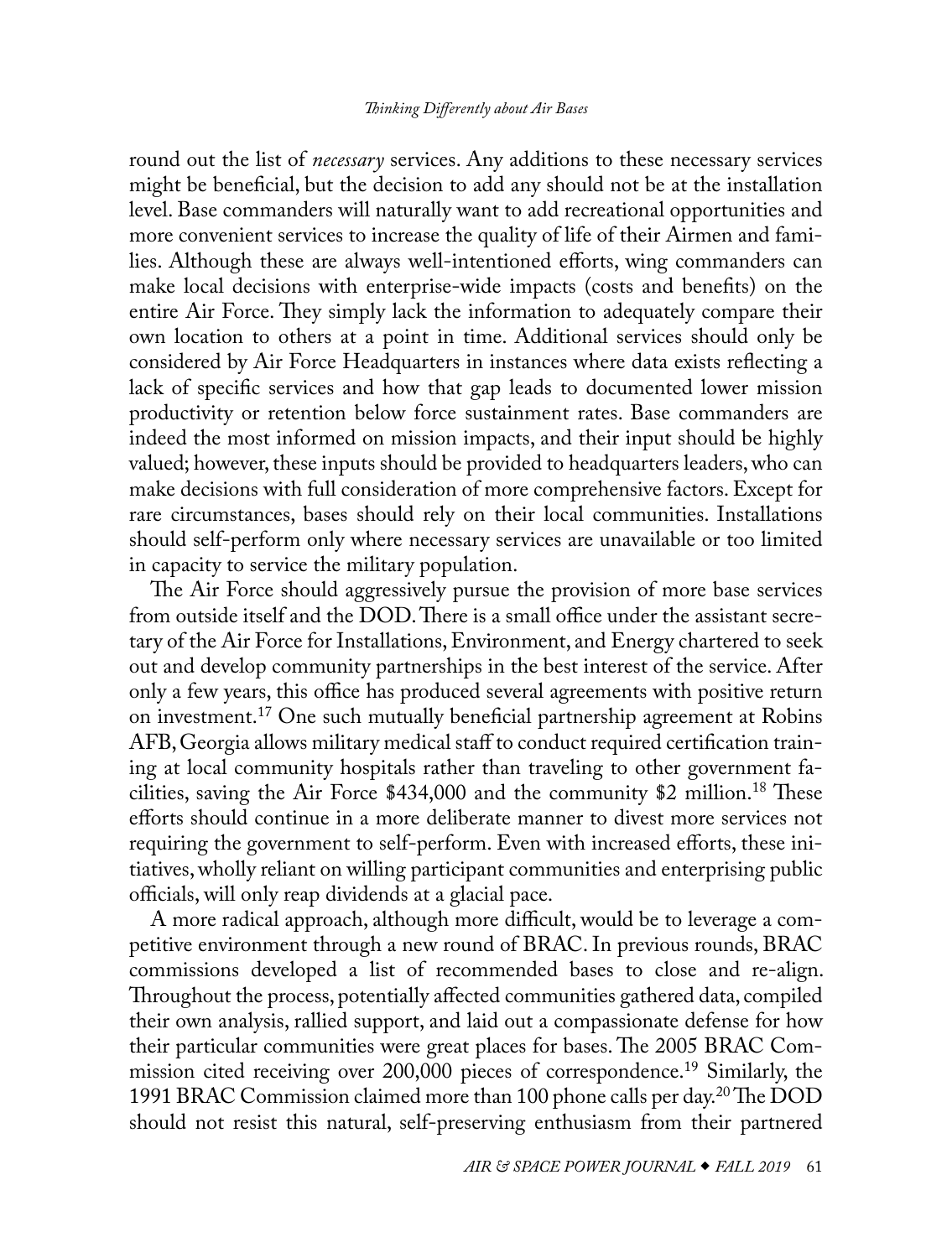<span id="page-10-0"></span>defense communities. Instead, DOD should work with Congress to adjust the BRAC process to capitalize on this energy and achieve better BRAC outcomes.

Commercial industry models may provide helpful insights to structure a BRAC process. When a major auto manufacturer seeks a location to build a new assembly plant, it does not hide its list of possible sites until reaching a decision. The company knows many communities would love to host a new business to create jobs and increase tax revenue. Capitalizing on this keen interest, the automaker engages in negotiations with a shortlist of communities. In negotiations, the automaker considers many factors including skilled labor availability, access to transportation hubs, and cost of living. One of these factors is the package of incentives the local communities or governments may offer. The automaker creates a competitive market where communities offer incentives such as tax breaks, donations or inexpensive leasing of land, upgrading the transportation network, and the like.

If ever authorized another BRAC, DOD should put a list of defense communities on notice and capitalize on their energy early to create a competitive market. Communities should not only be able to provide input of fact, but they should also be able to make offers to influence the analysis and outcomes. Tax incentives from local governments may not be appropriate for Air Force bases, but there are endless possibilities they can offer to "sweeten the deal" to keep a base in their town or region. Examples could include subsidies to local homeowners and landlords, incentives for businesses who provide services Airmen need such as fitness centers and child care centers, and actions to improve school ratings to help improve retention in the service.<sup>21</sup> These incentives could result in lower housing costs and divestiture of government-run services, lowering the overall Air Force cost to run its installations. Previous BRAC rounds have realized savings just from closures and realignments, but future rounds could also leverage competitive markets to achieve even more recurring savings while also moving faster to a more affordable installation model.

# Developing a Strategy

With an understanding of what functions bases perform, where they should be located geostrategically, and how they interact with local communities, a new strategy could make Air Force bases more effective and efficient. This strategy should come from evaluating different combinations and permutations of missions and locations. The first step would be to consider starting from scratch where all the chess pieces (missions) are removed from the board (the map), then start purposefully laying the pieces back on the board. The first pieces to place would be the force employment missions, those directly engaged in combatant com-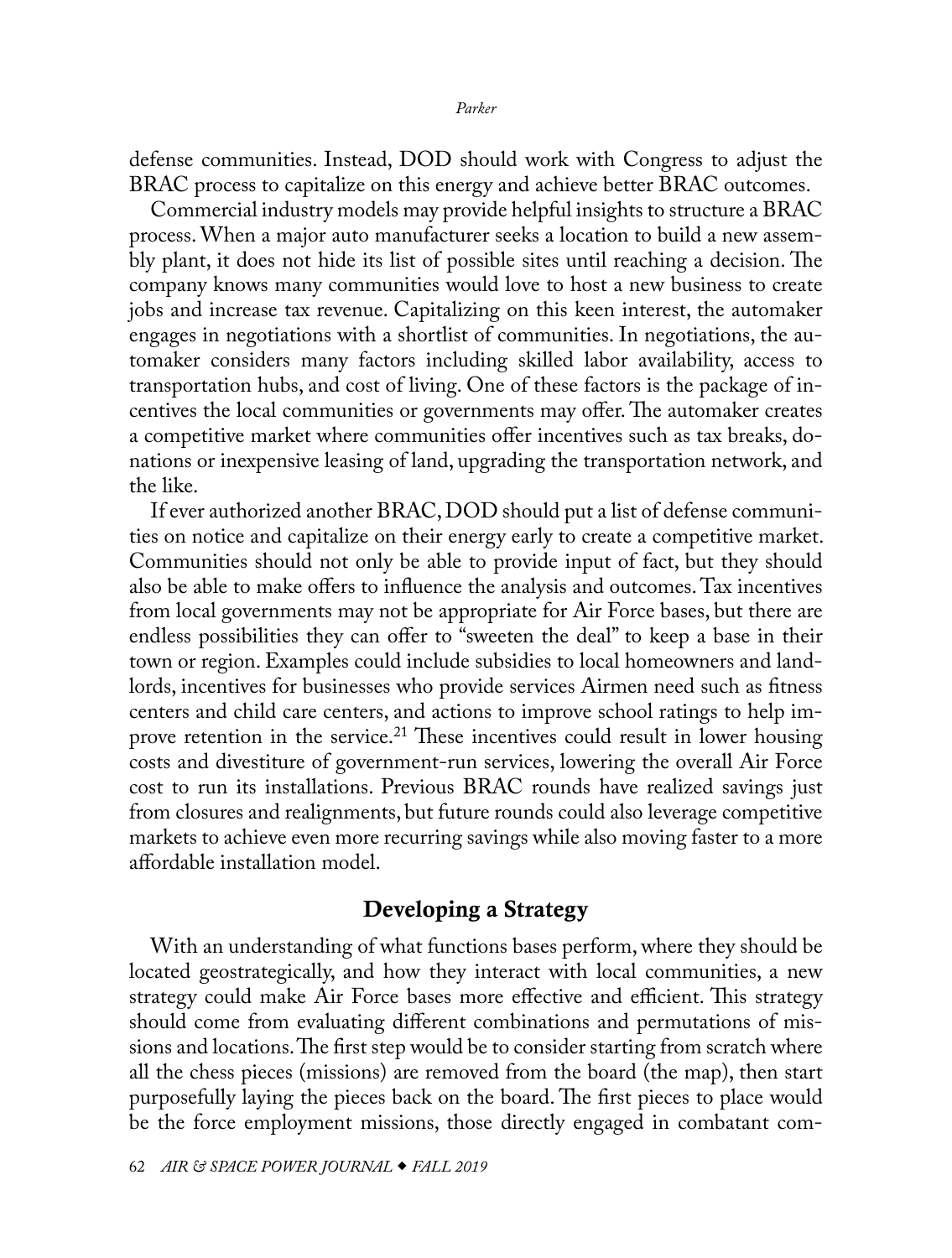<span id="page-11-0"></span>mander operations, where geostrategic locations matter. An example is choosing a location for an alert fighter intercept mission. To be effective, this mission must be along an avenue of likely approach from an adversary. Since starting completely from scratch is cost prohibitive, this mission should likely go to an existing fighter base with infrastructure already in place. When utilizing existing bases, the primary siting factor must be meeting mission requirements. All force employment missions with geostrategic interests should be similarly placed.

Before moving on to place the next set of missions, force employment bases should be evaluated for any adjustments that can create efficiencies. Specifically, each warrants an evaluation of the utilization rate of expensive infrastructure and a check for efficient combinations. For example, the location of a space launch mission greatly influences its operations due to the physics of orbits, planetary paths, gravity, and rotational speed closer to the equator. So space launch would be one of the first missions to place. One facet of expensive infrastructure for space launch is reliable electrical power. Since ideal launch windows only occur with limited periodic recurrence, having highly reliable power is essential to ensure an outage does not delay a launch and force waiting until the next launch window.<sup>22</sup> Providing electricity with the needed reliability is expensive. Other missions have similar needs for uninterrupted electrical power. One example is an MQ-9 mission control element, which must maintain constant communication with any remotely piloted aircraft (RPA) it is operating. Unlike space launch, RPA control missions can happen from anywhere in the world. A combination to produce better efficiency would be to co-locate an  $MQ-9$  mission control element on a space launch base. This would allow for the two separate missions to benefit from the same expensive investment in highly reliable power. The alternative, which is the status quo, is to replicate the infrastructure and service in two different locations rather than maximize the utilization of expensive infrastructure.

One method of measuring infrastructure utilization rate is evaluating the daily sortie rate per runway. As an example, the B-2 mission has a small number of operational aircraft assigned to a single base. It likely has a low sortie rate for its runway, even including T-38 sorties B-2 pilots fly for proficiency. Air Force Reserve flying units with as few as eight mobility aircraft assigned have similarly low runway utilization rates. Runways, taxiways, airfield lighting, fire response coverage, and tower operations are sunk costs regardless of their utilization rates. So, where mission requirements do not drive specific locations, or where slight adjustments to existing locations would still meet geostrategic mission requirements, missions should be consolidated. One example is McEntire Joint National Guard Base, South Carolina, where the 169th Fighter Wing flies F-16s just 21 miles from Shaw AFB's 20th Fighter Wing that also flies F-16s. Consolidating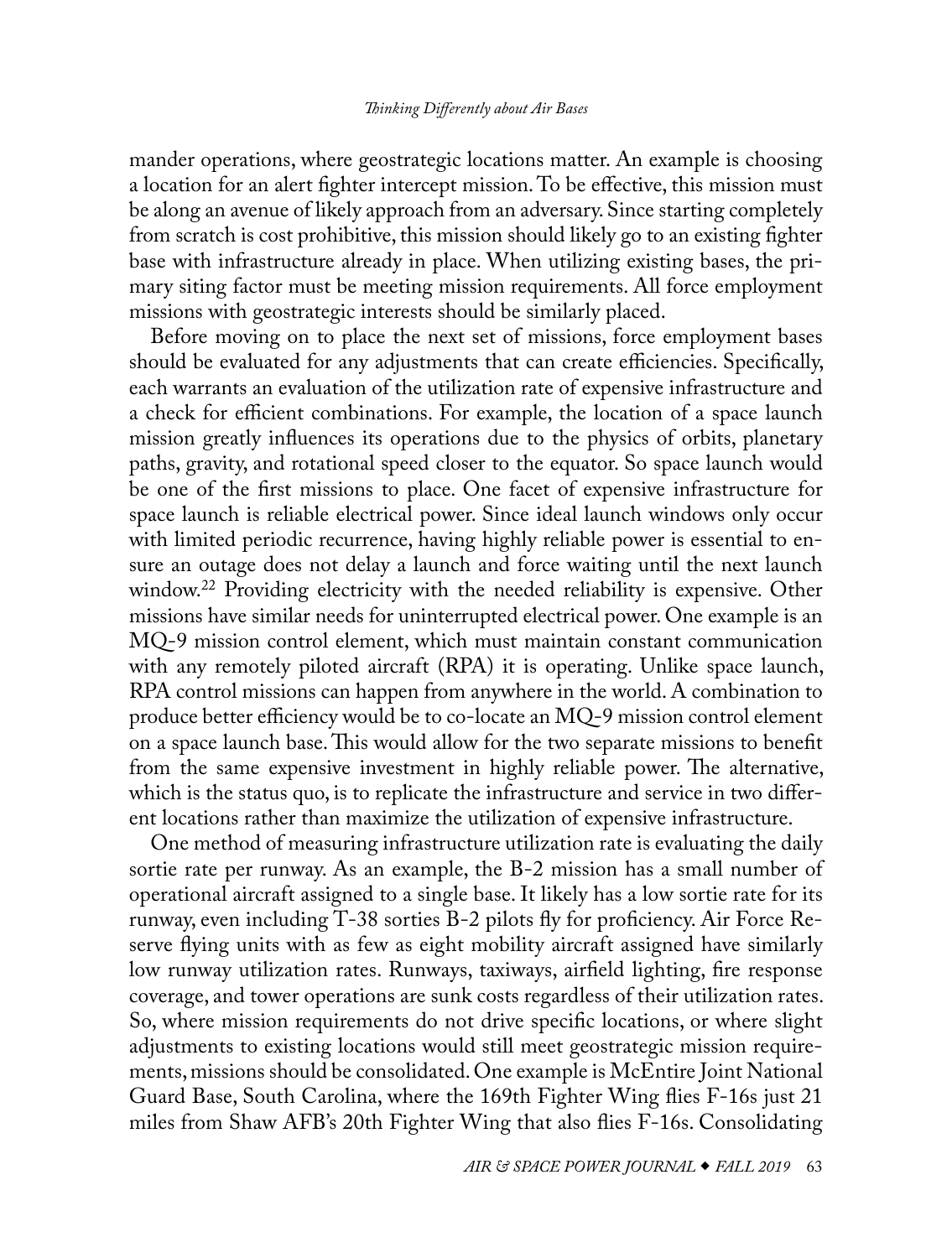combinations would garner efficiencies and maximize the utilization of expensive infrastructure.

After meeting geostrategic interests and maximizing utilization of expensive infrastructure, where bases and mission should go is a matter of efficiency. Force generation bases, focused largely on readiness training, should be located within regions of predictably good flying weather and minimized flight time to available ranges. Less flight time reduces fuel costs and flying hours, which drives a reduction in maintenance requirements and extends aircraft service life. Better aircraft availability and minimized downtime can also increase student throughput, so similar efficiencies are possible with the few force development missions that have weather requirements; that is, undergraduate pilot training. Finding these efficiencies, while still meeting operational needs, is the next step of optimizing the basing and force laydown.

Many force development missions, like technical schools, could be located at any base. The same is true for institutional headquarters. Three main interests should influence basing decisions for missions without specific location requirements. The first is the available capacity in existing facilities and infrastructure. Capacity assessments determine how much additional mission of different types a base could take. For scenarios where an additive mission doesn't quite fit, the cost of constructing the additional needed capacity must be considered.

The second interest is the cost associated with permanent changes of station (PCS) for members transitioning from one base to another. The Air Force should seek opportunities in basing that would allow for fewer PCSs, similar to institutional headquarters are typically on a base that it oversees; that is, Air Combat Command Headquarters on Joint Base Langley-Eustis, Virginia creates crossflow opportunities with the 1st Fighter Wing there. Analyzing existing assignment data could reveal what bases most of the headquarters staff come from (inbound) and goes to (outbound). For example, officers can transition from a tour in the 2nd Bomb Wing to a headquarters tour at Air Force Global Strike Command—both at Barksdale AFB, Louisiana—with a no-cost permanent change of assignment (PCA) rather than a PCS. A PCA avoids the costs for travel, dependent travel, household goods shipment, and dislocation allowance. Many locations like this exist today, but an evaluation is warranted to determine which bases feed the most personnel directly to institutional headquarters staffs and if efficiency opportunities exist.

A primary candidate for evaluation is the set of force development missions at Maxwell AFB. Maxwell is home to Air Force officer professional military education. Several hundred field-grade officers PCS to Maxwell each year to be students at Air Command and Staff College and Air War College. Each school is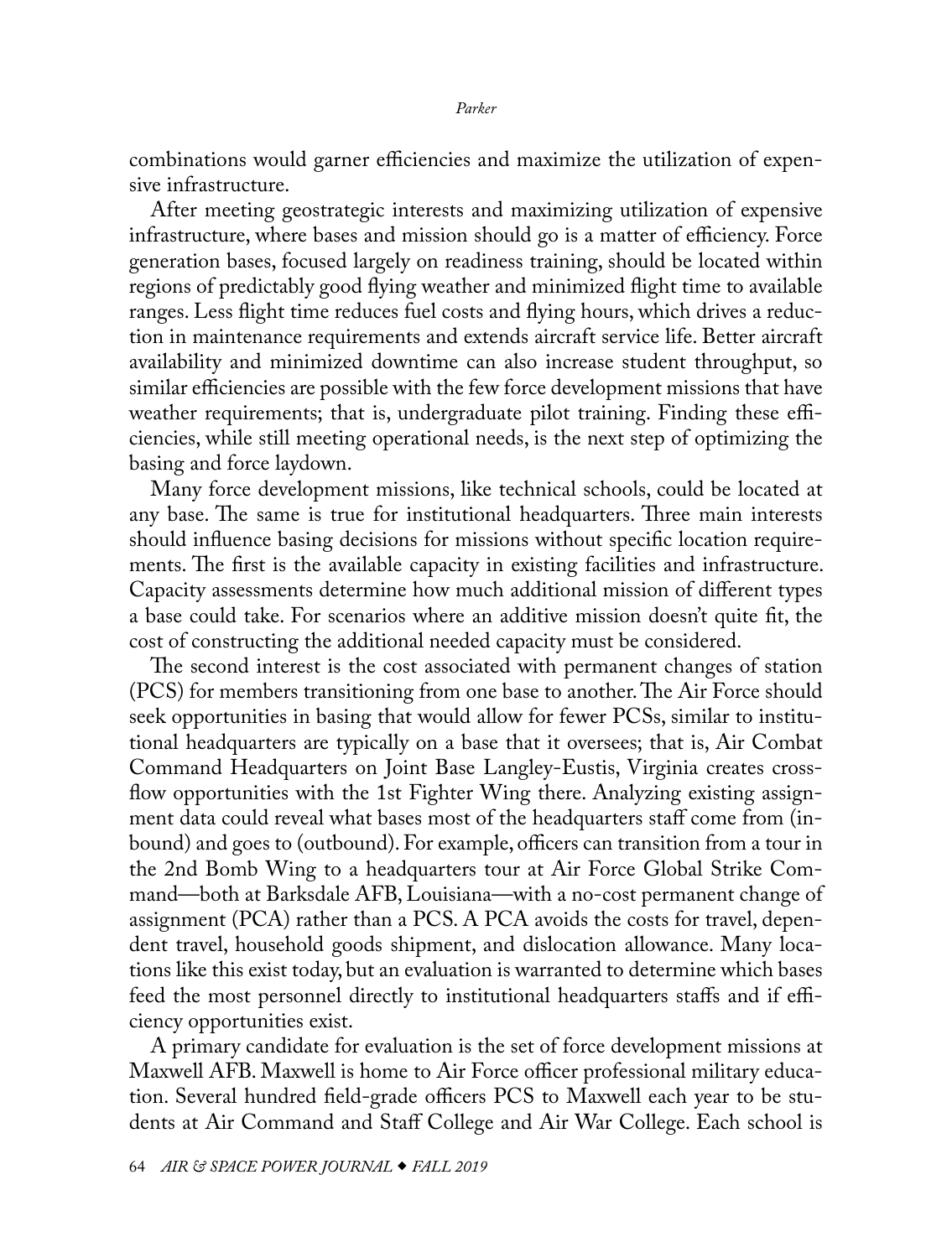<span id="page-13-0"></span>one-year long, and the majority of students PCS upon graduation. Opportunities for PCAs are extremely limited, because there are few other missions at Maxwell. Some existing programs leverage PCAs with deliberate assignments to instructor duty with a planned follow-on tour as a student, but these are few in number. Classrooms, auditoriums, and library space are not expensive facilities compared to airfield infrastructure and highly reliable power, so they could be relocated to pair with missions that would feed more PCAs for students. Simple analysis could determine where the percentages of students come from before or go to after their year at school. Alternatively, bringing one of the institutional headquarters to Maxwell would gain similar efficiencies.

The third major consideration is the operating cost of a mission at a particular location. In weapon systems, the lifetime operating and sustainment costs always exceed the initial acquisition cost. Installations are similar, but the long-term costs include basic allowance for housing, cost of living adjustments, locality pay, utilities rates, civilian recruiting incentives, area cost factors for construction, temporary duty travel costs to and from the base, facility and program operating costs, and so forth. Relying on off-base community support and leveraging competitive markets could reduce these costs.

Using the three main factors of capacity, PCS costs, and operating costs, the Air Force could evaluate permutations and combinations of non-location-specific missions at different bases. The analysis should include Reserve component opportunities as well as joint and sister service tenants who occupy space on Air Force bases. This type of analysis is no small task but could identify savings by moving missions through a BRAC round. Even without BRAC, smaller movements to create efficiencies are possible under authorities already residing with the Secretary of the Air Force. Small moves with positive returns on investments would provide useful case studies to further BRAC advocacy. The four BRAC rounds are still providing \$8 billion in annual recurring savings. The 2005 round added another \$4 billion in annual savings.<sup>23</sup> European Infrastructure Consolidation, at a cost of \$1.4 billion, will save \$500 million annually.<sup>24</sup> The closure of RAF Mildenhall, United Kingdom alone will save \$125 million each year, so a single closure can create real savings[.25](#page-16-1)

# Conclusion

Current and future challenges in the national security environment demand a thoughtful approach to Air Force installations. Not everything is changing—air bases will remain the platforms by which Air Force units fly, fight, and win in air, space, and cyberspace. But increasing threats against air bases, expanding global reach and interconnectedness, and demanding fiscal constraints call for change.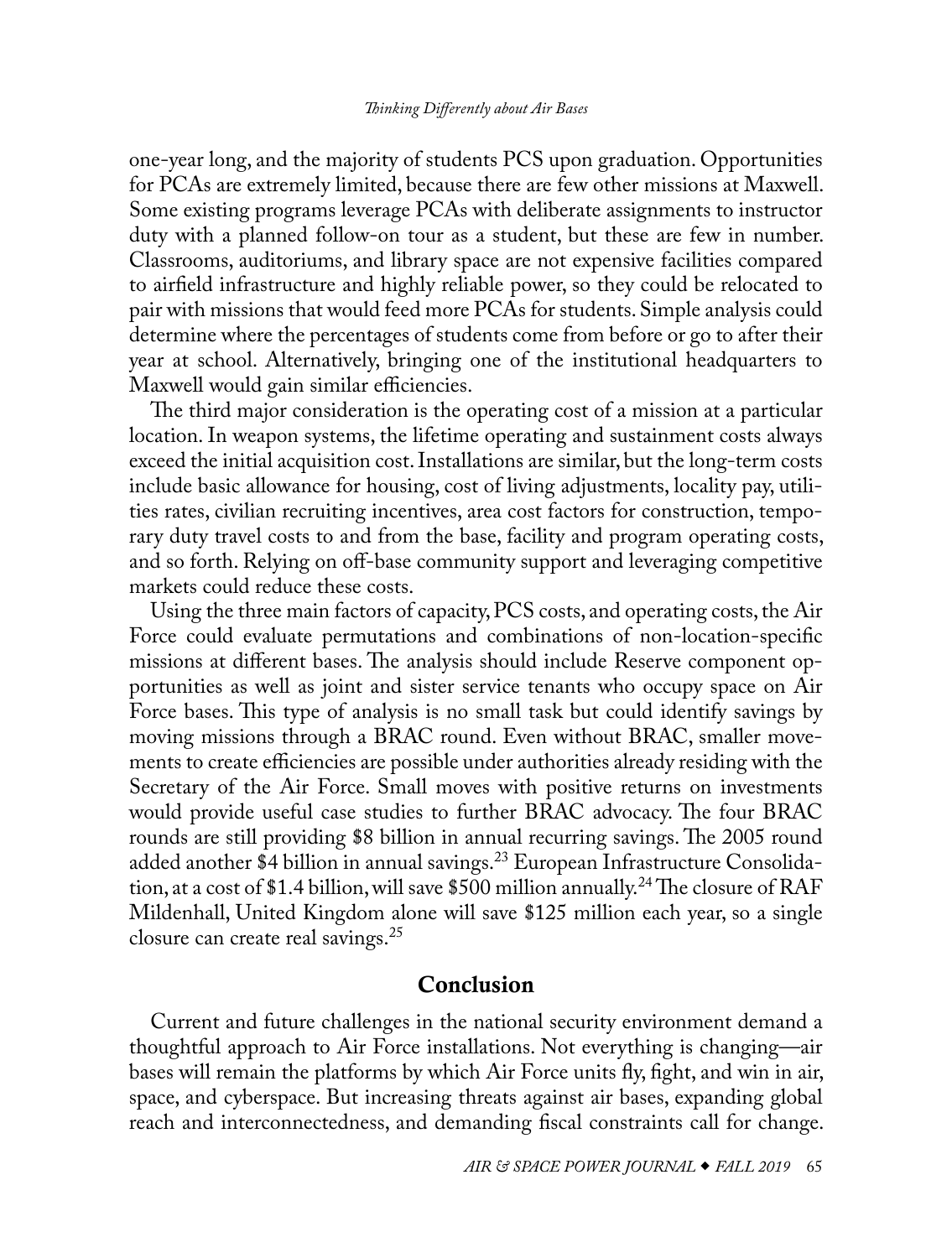<span id="page-14-0"></span>Today's air bases—what they do, where they are, what is on them, and what services they self-perform—are not ideal for the future. The current state is the result of a legacy force laydown and decades of suboptimized, evolutionary, and local decisions. Preparing the Air Force for the future will require thinking differently about air bases.

Applying new thinking requires analysis by a combination of Air Force planners and installation support professionals. Their starting point should be what functions bases perform—force employment, force generation, force development, and institutional headquarters. Some of these functions have geostrategic interests that should influence their locations. For functions without geostrategic interests, there are opportunities for efficiencies through combining multiple functions onto fewer bases. Efficiencies can come from maximizing the utilization rate of expensive infrastructure, reducing PCS moves, and migrating to bases with lower operating costs. The Air Force can drive down operating costs by divesting activities, especially in community support, that local communities can adequately provide in sufficient capacity. The Air Force and DOD can also creatively incentivize local communities to lower operating costs. Since defense communities have great motivation to keep their bases, it is possible to create a competitive market to DOD's advantage.

None of these actions will create an ideal force laydown or affordable installations overnight. However, without a strategy to work toward these outcomes over time, Air Force installations will continue to drift further out of alignment with the demands of the future strategic environment. With the actions outlined here, nested in a deliberate strategy, the Air Force can and should incrementally adapt its installations to meet modern needs.  $\bullet$ 

### **Notes**

[1](#page-0-1). Miranda A. A. Ballentine, "Witness Statement of the Honorable Ms. Miranda A. A. Ballentine, Assistant Secretary of the Air Force for Installations, Environment, and Energy," House Appropriations Subcommittee on Military Construction—Veterans Affairs, Installations, Environment, and Base Realignment and Closure, 3 March 2016, 2, [https://docs.house.gov/meetings/](https://docs.house.gov/meetings/AP/AP18/20160303/104549/HHRG-114-AP18-Wstate-BallentineM-20160303.pdf) [AP/AP18/20160303/104549/HHRG-114-AP18-Wstate-BallentineM-20160303.pdf](https://docs.house.gov/meetings/AP/AP18/20160303/104549/HHRG-114-AP18-Wstate-BallentineM-20160303.pdf)/.

[2](#page-0-1). Department of the Air Force, *Air Force Future Operating Concept: A View of the Air Force in 2035* (Washington, DC, September 2015), 2, [https://www.af.mil/Portals/1/images/airpower/AF-](https://www.af.mil/Portals/1/images/airpower/AFFOC.pdf)[FOC.pdf/](https://www.af.mil/Portals/1/images/airpower/AFFOC.pdf).

[3](#page-0-1). Gen Tod D. Wolters, commander, US Air Forces in Europe, et al., memorandum for record, "US Air Force Infrastructure Investment Strategy," 29 January 2019, [https://www.af.mil/Portals/1/](https://www.af.mil/Portals/1/documents/March%202019/U.S.%20Air%20Force%20Infrastructure%20Investment%20Strategy.pdf?ver=2019-03-26-082941-197×tamp=1553603418934) [documents/March%202019/U.S.%20Air%20Force%20Infrastructure%20Investment%20Strategy.](https://www.af.mil/Portals/1/documents/March%202019/U.S.%20Air%20Force%20Infrastructure%20Investment%20Strategy.pdf?ver=2019-03-26-082941-197×tamp=1553603418934) [pdf?ver=2019-03-26-082941-197&timestamp=1553603418934/](https://www.af.mil/Portals/1/documents/March%202019/U.S.%20Air%20Force%20Infrastructure%20Investment%20Strategy.pdf?ver=2019-03-26-082941-197×tamp=1553603418934).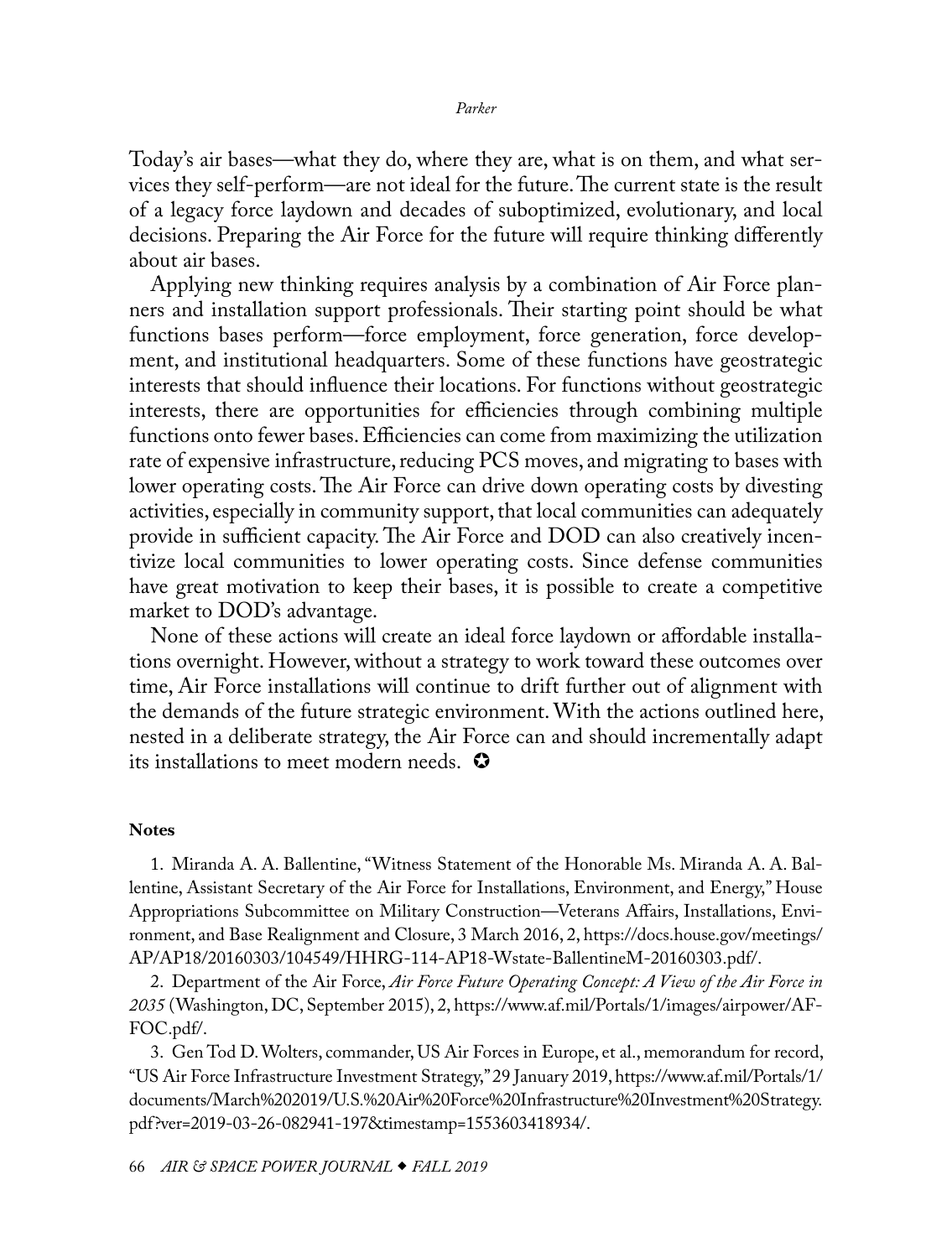<span id="page-15-0"></span>[4](#page-1-0). Heather A. Wilson and Gen David L. Goldfein, "USAF Posture Statement Fiscal Year 2018," Department of the Air Force presentation to the Committee on Appropriations, Subcommittee on Defense, Senate, Washington DC, 21 June 2017, 2, [http://www.af.mil/Portals/1/docu](http://www.af.mil/Portals/1/documents/airpower/FY18%20AF%20Posture%20Statement%20Final.pdf?ver=2017-06-30-093831-353)[ments/airpower/FY18%20AF%20Posture%20Statement%20Final.](http://www.af.mil/Portals/1/documents/airpower/FY18%20AF%20Posture%20Statement%20Final.pdf?ver=2017-06-30-093831-353) [pdf?ver=2017-06-30-093831-353.](http://www.af.mil/Portals/1/documents/airpower/FY18%20AF%20Posture%20Statement%20Final.pdf?ver=2017-06-30-093831-353)

[5](#page-1-0). Maj Gen John M. Pletcher and Carolyn M. Gleason, "Department of Defense Press Briefing on the Fiscal Year 2019 Air Force Budget," Washington DC, 12 February 2018, [https://www.](https://www.defense.gov/Newsroom/Transcripts/Transcript/Article/1439880/department-of-defense-press-) [defense.gov/Newsroom/Transcripts/Transcript/Article/1439880/department-of-defense-press](https://www.defense.gov/Newsroom/Transcripts/Transcript/Article/1439880/department-of-defense-press-)[briefing-on-the-fiscal-year-2019-air-force-budget/.](https://www.defense.gov/Newsroom/Transcripts/Transcript/Article/1439880/department-of-defense-press-)

[6](#page-1-0). DOD, *Summary of the 2018 National Defense Strategy of the United States of America: Sharpening the American Military's Competitive Edge* (Washington DC: Office of the Secretary of Defense, January 2018), 10, [https://www.defense.gov/Portals/1/Documents/pubs/2018-National-](https://www.defense.gov/Portals/1/Documents/pubs/2018-National-Defense-Strategy-Summary.pdf)[Defense-Strategy-Summary.pdf.](https://www.defense.gov/Portals/1/Documents/pubs/2018-National-Defense-Strategy-Summary.pdf)

[7](#page-1-0). Heather Wilson, Secretary of the Air Force, and Gen David L. Goldfein, Chief of Staff of the Air Force, "US Air Force Infrastructure Investment Strategy," 29 January 2019, 1–2, [https://](https://www.af.mil/Portals/1/documents/March%202019/U.S.%20Air%20Force%20
Infrastructure%20Investment%20Strategy.pdf) [www.af.mil/Portals/1/documents/March%202019/U.S.%20Air%20Force%20Infrastructure%](https://www.af.mil/Portals/1/documents/March%202019/U.S.%20Air%20Force%20
Infrastructure%20Investment%20Strategy.pdf) [20Investment%20Strategy.pdf?ver=2019-03-26-082941-197&timestamp=1553603418934.](https://www.af.mil/Portals/1/documents/March%202019/U.S.%20Air%20Force%20
Infrastructure%20Investment%20Strategy.pdf)

[8](#page-1-0). DOD, *Summary of the 2018 National Defense Strategy*, 10; and Nathan P. Freier et al., "Outplayed: Regaining Strategic Initiative in the Gray Zone," a report sponsored by the Army Capabilities Integration Center in coordination with Joint Staff J-39/Strategic Multi-Layer Assessment Branch, Strategic Studies Institute, US Army War College, June 2016, [https://dod.defense.](https://dod.defense.gov/Portals/1/Documents/pubs/2018-National-Defense-Strategy-Summary.pdf) [gov/Portals/1/Documents/pubs/2018-National-Defense-Strategy-Summary.pdf/](https://dod.defense.gov/Portals/1/Documents/pubs/2018-National-Defense-Strategy-Summary.pdf).

[9](#page-2-0). The categories and terms listed here are not in current Air Force doctrine as used. In fact, there are no terms in Air Force or joint doctrine to describe what functions bases perform. As described here, these proposed terms are helpful to a better understanding of installation functions.

[10](#page-2-0). DeWitt S. Copp, *A Few Great Captains: The Men and Events that Shaped the Development of U.S. Air Power* (McLean, VA: EPM Publications, 1980), 134.

[11](#page-3-0). SSgt Stephanie Torres, "General Ham Visits Air Operations Center Responsible for Operation Odyssey Dawn Air Campaign," 17th Air Force Public Affairs, Ramstein AB, Germany, 22 March 2011, [https://www.usafe.af.mil/News/Article-Display/Article/254150/general-ham-vis](https://www.usafe.af.mil/News/Article-Display/Article/254150/general-ham-visits-air-operations-center-responsible-for-operation-odyssey-dawn)[its-air-operations-center-responsible-for-operation-odyssey-dawn/](https://www.usafe.af.mil/News/Article-Display/Article/254150/general-ham-visits-air-operations-center-responsible-for-operation-odyssey-dawn).

[12](#page-5-0). Giulio Douhet, *Command of the Air*, trans. Dino Ferrari (Washington DC: Office of Air Force History and Museums Program, 1942, 1998), 116, [https://apps.dtic.mil/dtic/tr/fulltext/u2/](https://apps.dtic.mil/dtic/tr/fulltext/u2/a139913.pdf) [a139913.pdf](https://apps.dtic.mil/dtic/tr/fulltext/u2/a139913.pdf).

[13](#page-7-0). Vice Adm J. D. Syring, "Statement of Vice Adm J.D. Syring, USN, Director, Missile Defense Agency," Senate Appropriations Subcommittee on Defense, 18 March 2015, 2, [https://](https://www.documentcloud.org/documents/3033808-2015-March-18-Syring-Testimony-SACD.html/) [www.documentcloud.org/documents/3033808-2015-March-18-Syring-Testimony-SACD.](https://www.documentcloud.org/documents/3033808-2015-March-18-Syring-Testimony-SACD.html/) [html/.](https://www.documentcloud.org/documents/3033808-2015-March-18-Syring-Testimony-SACD.html/)

[14](#page-7-0). A. Timothy Warnock, "Locating Army Air Installations, 1907–1947," in Locating Air Force Base Sites: History's Legacy, ed. Frederick J. Shaw (Washington, DC: Air Force History and Museums Program, 2004), 5–52, [http://www.afhra.af.mil/Portals/16/documents/Airmen-at-](http://www.afhra.af.mil/Portals/16/documents/Airmen-at-War/Shaw-AFD-100928-010.pdf?ver=2016-08-22-13)[War/Shaw-AFD-100928-010.pdf?ver=2016-08-22-131428-850](http://www.afhra.af.mil/Portals/16/documents/Airmen-at-War/Shaw-AFD-100928-010.pdf?ver=2016-08-22-13).

[15](#page-8-0). DOD policy allows the services to define up to 10 percent of their assigned accompanied personnel for inclusion in the "minimum military housing requirement" to maintain "a core military community for military families." The Air Force maximizes the 10 percent allowed by DOD.